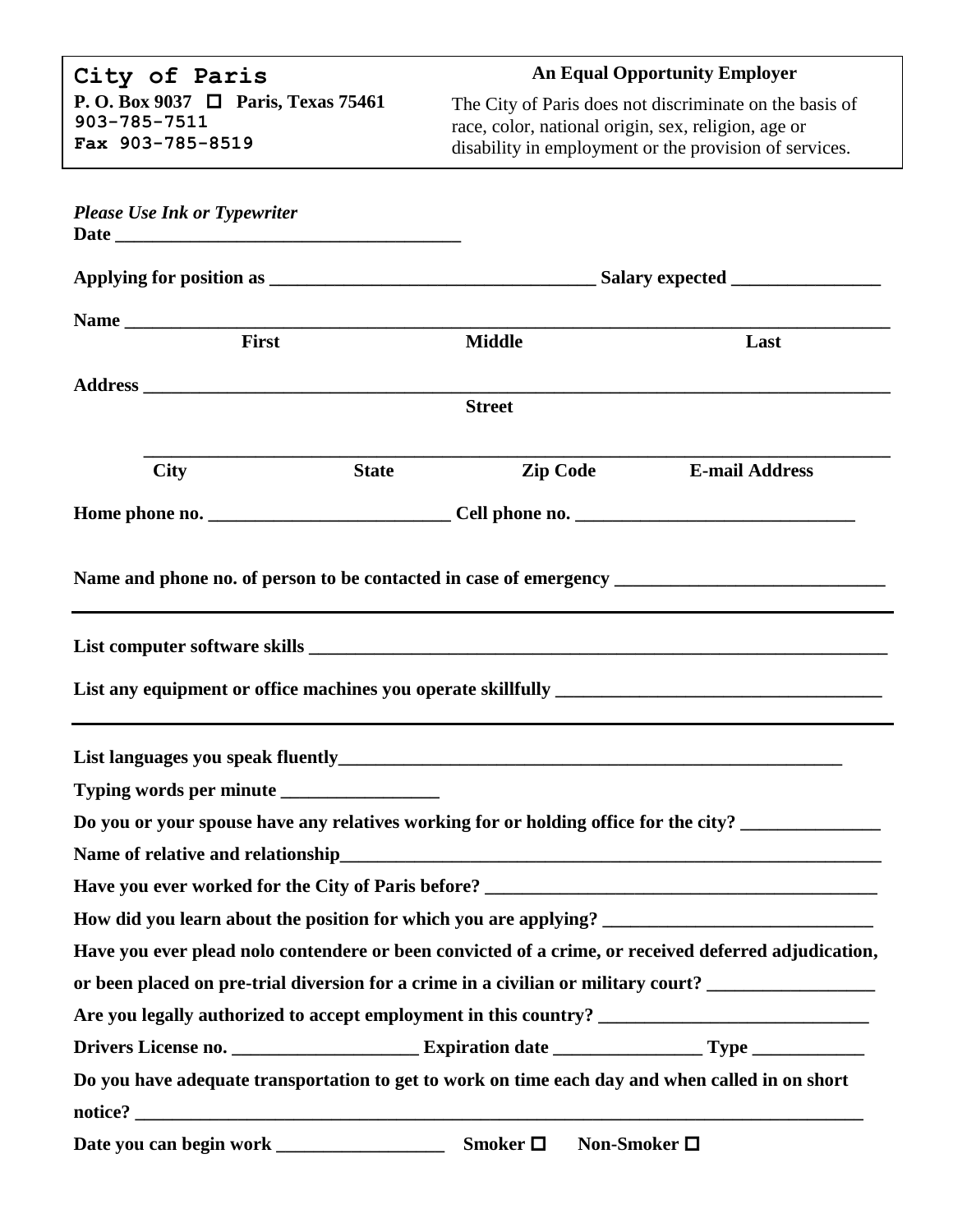| Will you work overtime whenever scheduled or requested? | $Yes \_\_\_ No \_\_\_$                                                                                                                |  |                            |
|---------------------------------------------------------|---------------------------------------------------------------------------------------------------------------------------------------|--|----------------------------|
| Can you work weekends whenever scheduled or requested   | $Yes \_\_\_ No \_\_\_$                                                                                                                |  |                            |
| Will you accept part-time work?                         |                                                                                                                                       |  | $Yes \_\_\_\_ No \_\_\_\_$ |
| Will you accept temporary work?                         |                                                                                                                                       |  | $Yes \_\_\_ No \_\_\_$     |
| Can you work different shifts?                          |                                                                                                                                       |  | $Yes \_\_\_ No \_\_\_$     |
| Can you work at different locations?                    |                                                                                                                                       |  | $Yes \_\_\_ No \_\_\_$     |
|                                                         | Have you ever been discharged from a job or asked to resign?                                                                          |  | $Yes \_\_\_ No \_\_\_$     |
|                                                         | Are you willing to take a complete physical examination $\&$ drug screen at<br>the City's expense if you are selected for a position? |  | $Yes \_\_\_\_ No \_\_\_$   |
|                                                         | Veteran? _____________Reserve Status ____________________________Date Discharged _____________________________                        |  |                            |
|                                                         |                                                                                                                                       |  |                            |
|                                                         | Will you need to attend any summer camps? _________ If yes, how many weeks? _______                                                   |  |                            |

| <b>School</b>                      | <b>Name and Address</b><br>of Institution | Graduate<br>yes or no | <b>Average</b><br><b>Grades</b> | Areas of<br><b>Study</b> |
|------------------------------------|-------------------------------------------|-----------------------|---------------------------------|--------------------------|
| <b>High School</b>                 |                                           |                       |                                 |                          |
| <b>College</b>                     |                                           |                       |                                 |                          |
| <b>Graduate School</b><br>or Other |                                           |                       |                                 |                          |
|                                    |                                           |                       |                                 |                          |

Give employment record completely starting with your present or last employer. Insert an additional **sheet if necessary. For any periods of unemployment or self-employment, show dates and locations.**

| <b>Company Name</b>       | <b>Address</b><br>(Street, City, St.) | <b>Dates</b>                       | <b>Time Worked</b> | <b>Pay Rate</b> | <b>Supervisor's Title,</b><br>Name, & Phone # |  |
|---------------------------|---------------------------------------|------------------------------------|--------------------|-----------------|-----------------------------------------------|--|
| 1.                        |                                       | From                               | Years              | <b>Starting</b> |                                               |  |
|                           |                                       | To                                 | <b>Months</b>      | Final           |                                               |  |
| <b>Reason For Leaving</b> |                                       | <b>Briefly Explain Your Duties</b> |                    |                 |                                               |  |
|                           |                                       |                                    |                    |                 |                                               |  |
|                           |                                       |                                    |                    |                 |                                               |  |
|                           |                                       |                                    |                    |                 |                                               |  |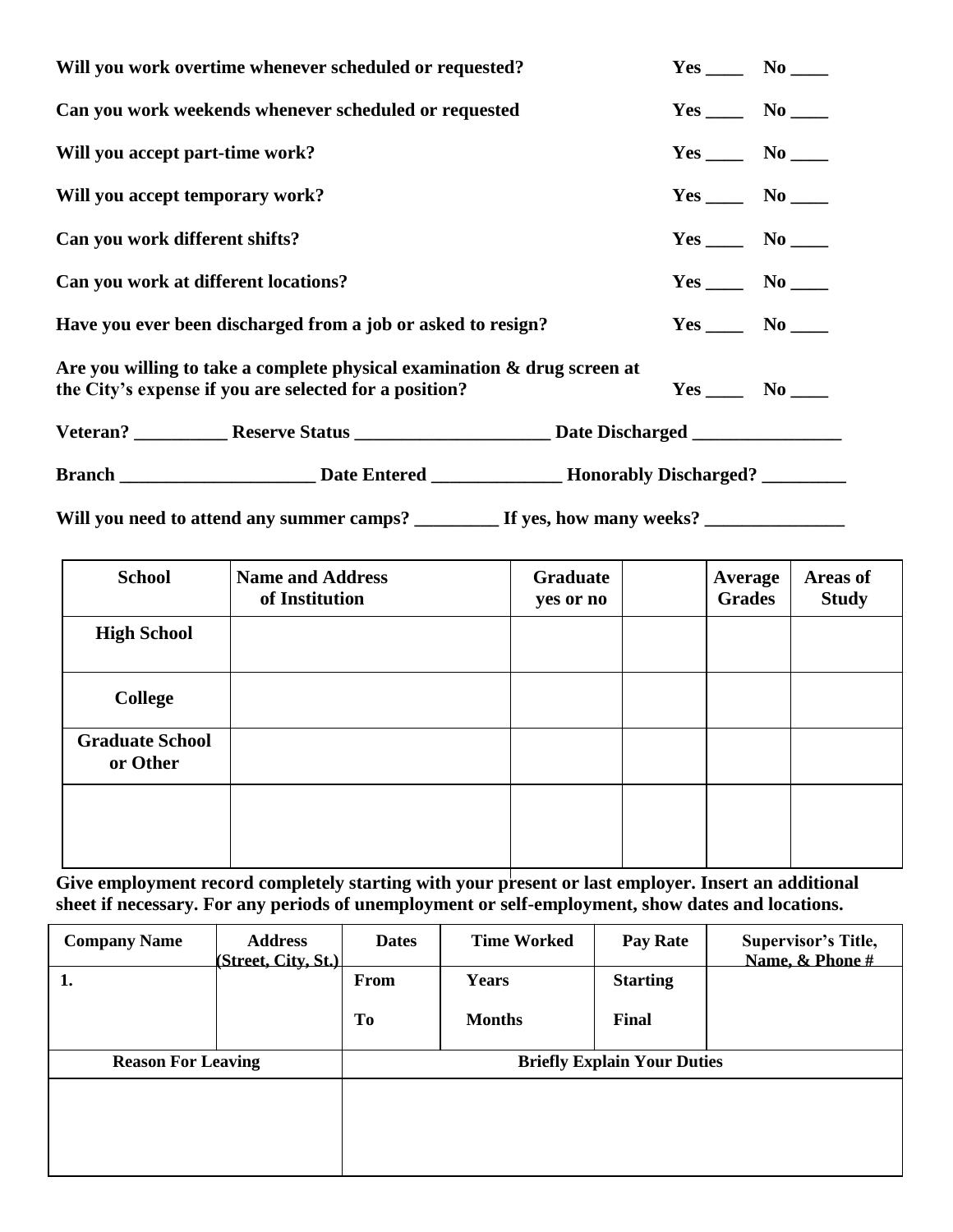| <b>Company Name</b>       | <b>Address</b><br>(Street, City, St.)] | <b>Dates</b>                       | <b>Time Worked</b> | <b>Pay Rate</b> | <b>Supervisor's Title,</b><br>Name, & Phone # |  |
|---------------------------|----------------------------------------|------------------------------------|--------------------|-----------------|-----------------------------------------------|--|
| 2.                        |                                        | From                               | Years              | <b>Starting</b> |                                               |  |
|                           |                                        | To                                 | <b>Months</b>      | Final           |                                               |  |
| <b>Reason For Leaving</b> |                                        | <b>Briefly Explain Your Duties</b> |                    |                 |                                               |  |
|                           |                                        |                                    |                    |                 |                                               |  |
|                           |                                        |                                    |                    |                 |                                               |  |
|                           |                                        |                                    |                    |                 |                                               |  |

| <b>Address</b>            | <b>Dates</b> | <b>Time Worked</b>                 | <b>Pay Rate</b> | <b>Supervisor's Title,</b><br>Name, & Phone # |  |  |
|---------------------------|--------------|------------------------------------|-----------------|-----------------------------------------------|--|--|
|                           | From         | Years                              | <b>Starting</b> |                                               |  |  |
|                           | To           | <b>Months</b>                      | Final           |                                               |  |  |
| <b>Reason For Leaving</b> |              | <b>Briefly Explain Your Duties</b> |                 |                                               |  |  |
|                           |              |                                    |                 |                                               |  |  |
|                           |              |                                    |                 |                                               |  |  |
|                           |              | (Street, City, St.)]               |                 |                                               |  |  |

| <b>Company Name</b>       | <b>Address</b><br>(Street, City, St.) | <b>Dates</b>                       | <b>Time Worked</b> | <b>Pay Rate</b> | <b>Supervisor's Title,</b><br>Name, & Phone # |  |
|---------------------------|---------------------------------------|------------------------------------|--------------------|-----------------|-----------------------------------------------|--|
| 4.                        |                                       | From                               | Years              | <b>Starting</b> |                                               |  |
|                           |                                       | <b>To</b>                          | <b>Months</b>      | Final           |                                               |  |
| <b>Reason For Leaving</b> |                                       | <b>Briefly Explain Your Duties</b> |                    |                 |                                               |  |
|                           |                                       |                                    |                    |                 |                                               |  |
|                           |                                       |                                    |                    |                 |                                               |  |
|                           |                                       |                                    |                    |                 |                                               |  |

| <b>Company Name</b>       | <b>Address</b><br>(Street, City, St.) | <b>Dates</b>                       | <b>Time Worked</b> | <b>Pay Rate</b> | <b>Supervisor's Title,</b><br>Name, & Phone # |  |
|---------------------------|---------------------------------------|------------------------------------|--------------------|-----------------|-----------------------------------------------|--|
| 5.                        |                                       | From                               | Years              | <b>Starting</b> |                                               |  |
|                           |                                       | <b>To</b>                          | <b>Months</b>      | Final           |                                               |  |
| <b>Reason For Leaving</b> |                                       | <b>Briefly Explain Your Duties</b> |                    |                 |                                               |  |
|                           |                                       |                                    |                    |                 |                                               |  |
|                           |                                       |                                    |                    |                 |                                               |  |
|                           |                                       |                                    |                    |                 |                                               |  |